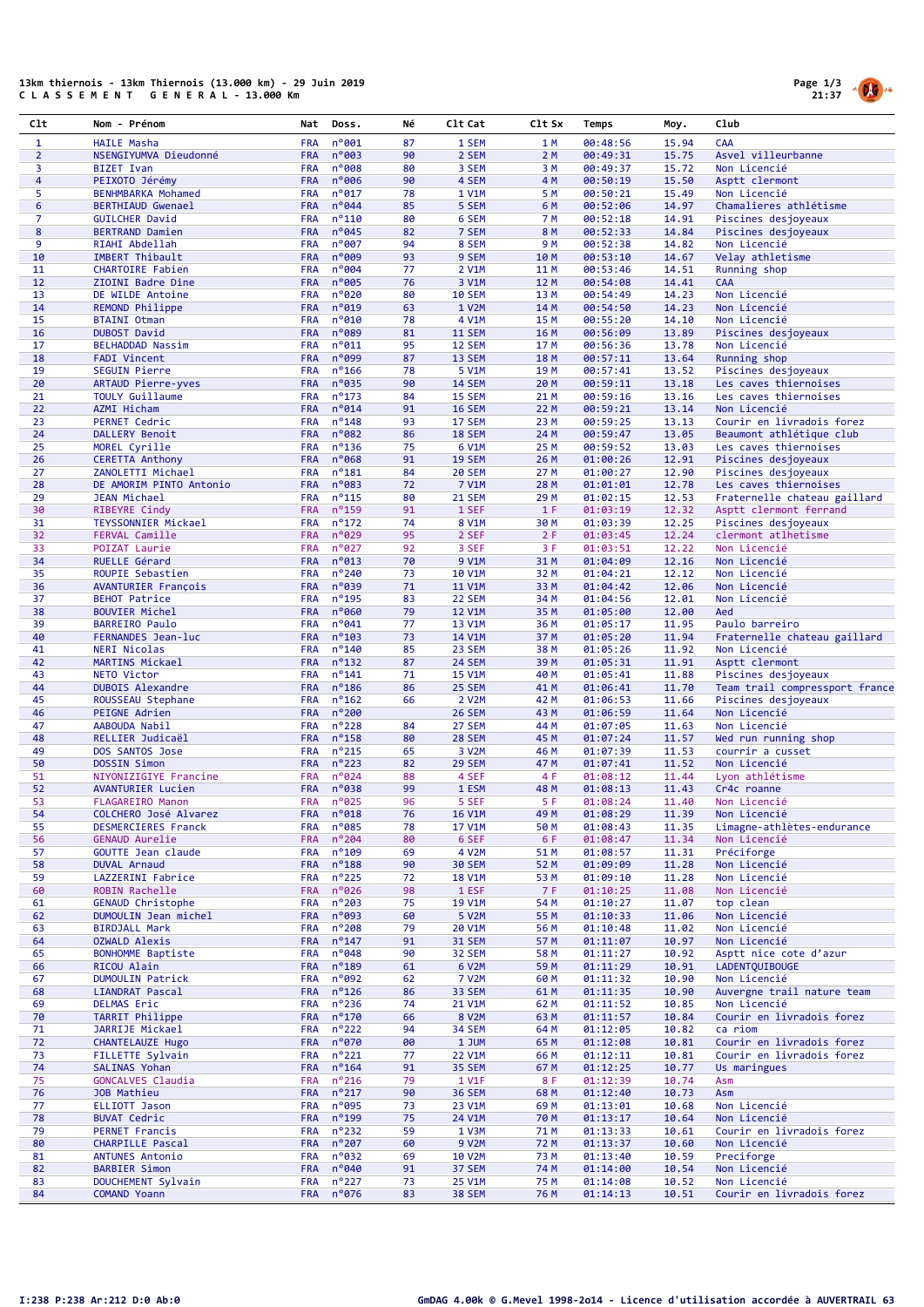## 13km thiernois - 13km Thiernois (13.000 km) - 29 Juin 2019 C L A S S E M E N T G E N E R A L - 13.000 Km



| C1t        | Nom - Prénom                                  | Nat                      | Doss.                              | Νé       | C1t Cat                        | Clt Sx         | Temps                | Moy.           | Club                                                |
|------------|-----------------------------------------------|--------------------------|------------------------------------|----------|--------------------------------|----------------|----------------------|----------------|-----------------------------------------------------|
| 85         | DANBRICOURT Pierre                            | <b>FRA</b>               | $n^{\circ}$ 224                    | 81       | 39 SEM                         | 77 M           | 01:14:24             | 10.48          | Non Licencié                                        |
| 86         | <b>TISSERANDE Yannick</b>                     | <b>FRA</b>               | $n^{\circ}$ 242                    | 87       | <b>40 SEM</b>                  | 78 M           | 01:14:34             | 10.46          | Non Licencié                                        |
| 87         | PIRONY Thomas Nicolas                         | <b>FRA</b>               | $n^{\circ}241$                     | 90       | 41 SEM                         | 79 M           | 01:14:37             | 10.45          | Non Licencié                                        |
| 88<br>89   | <b>CHAMBAS Robert</b><br>ANDONSON Michel      | <b>FRA</b><br><b>FRA</b> | $n^{\circ}$ 206<br>$n^o$ 190       | 51<br>61 | 2 V3M<br><b>11 V2M</b>         | 80 M<br>81 M   | 01:14:39<br>01:14:41 | 10.45<br>10.44 | sat muscul<br>Beaumont athlétique club              |
| 90         | DUNAUD Nathalie                               | <b>FRA</b>               | $n^o$ 185                          | 67       | 1 V <sub>2</sub> F             | 9F             | 01:14:42             | 10.44          | Sat musculation                                     |
| 91         | JOURDY Mickael                                | <b>FRA</b>               | $n^o$ 237                          | 85       | 42 SEM                         | 82 M           | 01:14:49             | 10.43          | Non Licencié                                        |
| 92         | JOURDY Victorien                              | <b>FRA</b>               | $n^{\circ}210$                     | 91       | 43 SEM                         | 83 M           | 01:14:50             | 10.42          | Non Licencié                                        |
| 93         | AURELLE Apolline                              | <b>FRA</b>               | n°036                              | 93       | 7 SEF                          | 10 F           | 01:15:18             | 10.36          | Velay athlétisme                                    |
| 94<br>95   | JOURNAIX Dominique<br><b>PLANCHE Simon</b>    | <b>FRA</b><br><b>FRA</b> | $n^o$ 118<br>$n^o$ 153             | 57<br>86 | 3 V3M<br>44 SEM                | 84 M<br>85 M   | 01:15:29<br>01:15:32 | 10.33<br>10.33 | Non Licencié<br>Limagne athlete endurance           |
| 96         | DA COSTA PEREIRA Antonio                      | <b>FRA</b>               | $n^o$ 196                          | 61       | <b>12 V2M</b>                  | 86 M           | 01:15:43             | 10.30          | Non Licencié                                        |
| 97         | MERCIER Christophe                            | <b>FRA</b>               | $n^o$ 197                          | 65       | 13 V2M                         | 87 M           | 01:15:44             | 10.30          | Non Licencié                                        |
| 98         | MERLE Julien                                  | <b>FRA</b>               | $n^o$ 183                          | 88       | 45 SEM                         | 88 M           | 01:15:45             | 10.30          | Non Licencié                                        |
| 99         | <b>FAYET Chistop</b>                          | <b>FRA</b>               | n°1002                             | 66       | 14 V2M                         | 89 M           | 01:15:51             | 10.28          | Non Licencié                                        |
| 100<br>101 | CORNEMILLOT Thierry<br>FABRE Jérôme           | <b>FRA</b><br><b>FRA</b> | $n^{\circ}078$<br>n°098            | 66<br>81 | <b>15 V2M</b><br><b>46 SEM</b> | 90 M<br>91 M   | 01:15:54<br>01:15:55 | 10.28<br>10.27 | Lycée jean zay<br>Fraternelle château-gaillard      |
| 102        | CHAZEAU Clément                               | <b>FRA</b>               | n°074                              | 89       | 47 SEM                         | 92 M           | 01:16:14             | 10.23          | Non Licencié                                        |
| 103        | AUZANCE Christophe                            | <b>FRA</b>               | n°037                              | 69       | <b>16 V2M</b>                  | 93 M           | 01:16:47             | 10.16          | <b>Brueggen</b>                                     |
| 104        | SIROT Marc                                    | <b>FRA</b>               | $n^{\circ}$ 167                    | 80       | 48 SEM                         | 94 M           | 01:16:49             | 10.15          | Non Licencié                                        |
| 105        | MULOT Fabien                                  | <b>FRA</b>               | $n^o$ 139                          | 76       | 26 V1M                         | 95 M           | 01:16:59             | 10.13          | Acfa                                                |
| 106        | MERLE Marlène                                 | <b>FRA</b>               | $n^o$ 134                          | 88       | 8 SEF                          | 11 F           | 01:17:25             | 10.08          | Non Licencié                                        |
| 107<br>108 | DUFOUR Sébastien<br>HUANT Michel              | <b>FRA</b><br><b>FRA</b> | n°090<br>$n^o$ 112                 | 74<br>59 | 27 V1M<br>4 V3M                | 96 M<br>97 M   | 01:17:30             | 10.06<br>10.05 | Acca cournon d'auvergne<br>Préciforge               |
| 109        | BERTHELOT Isabelle                            | <b>FRA</b>               | $n^{\circ}042$                     | 72       | 2 V1F                          | 12 F           | 01:17:37<br>01:17:59 | 10.00          | Non Licencié                                        |
| 110        | ARMENGOL Damien                               | <b>FRA</b>               | n°033                              | 87       | 49 SEM                         | 98 M           | 01:18:12             | 9.97           | Non Licencié                                        |
| 111        | LUCIER Samuel                                 | <b>FRA</b>               | $n^o$ 127                          | 84       | <b>50 SEM</b>                  | 99 M           | 01:18:14             | 9.97           | L'enorme alien                                      |
| 112        | DELAENCARNACION Angelo                        | <b>FRA</b>               | $n^o$ 193                          | 67       | <b>17 V2M</b>                  | 100 M          | 01:18:41             | 9.91           | Non Licencié                                        |
| 113        | <b>CHASTEL Robin</b>                          | <b>FRA</b>               | $n^o$ 073                          | 90       | <b>51 SEM</b>                  | 101 M          | 01:18:52             | 9.89           | <b>Brueggen</b><br>Non Licencié                     |
| 114<br>115 | FAGNOU Vincent<br>MARTINET Tristan            | <b>FRA</b><br><b>FRA</b> | $n^{\circ}$ 205<br>$n^o$ 131       | 95<br>90 | <b>52 SEM</b><br><b>53 SEM</b> | 102 M<br>103 M | 01:19:06<br>01:19:13 | 9.86<br>9.85   | Non Licencié                                        |
| 116        | <b>BOULDOYRE Stephane</b>                     | <b>FRA</b>               | n°057                              | 68       | <b>18 V2M</b>                  | 104 M          | 01:19:15             | 9.84           | Non Licencié                                        |
| 117        | MURATORE Philippe                             | <b>FRA</b>               | $n^o$ 191                          | 62       | 19 V2M                         | 105 M          | 01:19:20             | 9.83           | Beaumont athlétique club                            |
| 118        | VERSLYPE Guillaume                            | <b>FRA</b>               | $n^o$ 179                          | 84       | <b>54 SEM</b>                  | 106 M          | 01:19:28             | 9.82           | Non Licencié                                        |
| 119        | <b>BOISSADIE Matthieu</b>                     | <b>FRA</b>               | $n^{\circ}047$                     | 92       | <b>55 SEM</b>                  | 107 M          | 01:19:40             | 9.79           | Non Licencié                                        |
| 120<br>121 | MONFARCHE Thierry<br>TOURNEMINE Félix         | <b>FRA</b><br><b>FRA</b> | $n^{\circ}$ 231<br>$n^o$ 174       | 67<br>96 | 20 V2M<br><b>56 SEM</b>        | 108 M<br>109 M | 01:19:57<br>01:20:21 | 9.76<br>9.71   | courrir a cusset<br>Lycée jean zay                  |
| 122        | DUBOIS Angelique                              | <b>FRA</b>               | n°088                              | 90       | 9 SEF                          | 13 F           | 01:20:27             | 9.70           | Non Licencié                                        |
| 123        | <b>BOURION Samuel</b>                         | <b>FRA</b>               | n°059                              | 99       | 2 ESM                          | 110 M          | 01:20:35             | 9.68           | Samuel bourion                                      |
| 124        | TOUCHET Dominique                             | <b>FRA</b>               | $n^{\circ}211$                     | 65       | 21 V2M                         | 111 M          | 01:20:37             | 9.68           | saint yorre running                                 |
| 125        | CORNEMILLOT Sarah                             | <b>FRA</b>               | $n^{\circ}$ 077                    | 96       | <b>10 SEF</b>                  | 14 F           | 01:20:41             | 9.67           | Lycée jean zay                                      |
| 126<br>127 | DEROUET Damien<br><b>KONE Ibraime</b>         | <b>FRA</b><br><b>FRA</b> | n°084<br>$n^o$ 121                 | 80<br>00 | 57 SEM<br>2 JUM                | 112 M<br>113 M | 01:20:46<br>01:20:55 | 9.66<br>9.64   | Non Licencié<br>Savate boxe francaise club thiernoi |
| 128        | BURLAUD Frédéric                              | <b>FRA</b>               | n°063                              | 75       | 28 V1M                         | 114 M          | 01:21:00             | 9.63           | Non Licencié                                        |
| 129        | MANKA Christophe                              | <b>FRA</b>               | $n^o$ 128                          | 78       | 29 V1M                         | 115 M          | 01:21:12             | 9.61           | Non Licencié                                        |
| 130        | <b>BRUTUS Jérôme</b>                          | <b>FRA</b>               | n°062                              | 79       | 30 V1M                         | 116 M          | 01:21:13             | 9.60           | Team fischer bargoin                                |
| 131        | <b>CESBRON Arthur</b>                         | <b>FRA</b>               | n°069                              | 87       | <b>58 SEM</b>                  | 117 M          | 01:21:45             | 9.54           | Non Licencié                                        |
| 132        | COTTE Benjamin                                | <b>FRA</b>               | $n^{\circ}$ 214                    | 79       | 31 V1M                         | 118 M          | 01:21:56             | 9.52           | Non Licencié                                        |
| 133<br>134 | BERTHELOT Philippe<br><b>BOUCKAERT Franck</b> | <b>FRA</b><br><b>FRA</b> | n°043<br>$n^{\circ}$ 056           | 73<br>65 | 32 V1M<br><b>22 V2M</b>        | 119 M<br>120 M | 01:21:57<br>01:22:01 | 9.52<br>9.51   | Non Licencié<br>Non Licencié                        |
| 135        | HEUX Jean Francois                            | <b>FRA</b>               | $n^o$ 219                          | 61       | 23 V2M                         | 121 M          | 01:22:02             | 9.51           | Non Licencié                                        |
| 136        | <b>JARRY Lionel</b>                           | <b>FRA</b>               | $n^o$ 114                          | 71       | 33 V1M                         | 122 M          | 01:22:04             | 9.50           | Lionel jarry                                        |
| 137        | <b>FARGETTE Romain</b>                        | <b>FRA</b>               | $n^{\circ}101$                     | 90       | <b>59 SEM</b>                  | 123 M          | 01:22:20             | 9.47           | Courir en livradois forez                           |
| 138        | <b>ESCOT Maxime</b>                           | <b>FRA</b>               | n°096                              | 80       | <b>60 SEM</b>                  | 124 M          | 01:22:34             | 9.45           | Maxime escot                                        |
| 139        | PLANCHE Jérémy                                | <b>FRA</b>               | $n^o$ 152<br>$n^o$ 194             | 91<br>76 | <b>61 SEM</b>                  | 125 M          | 01:22:45             | 9.43           | Non Licencié                                        |
| 140<br>141 | MALLET Olivier<br>SKRZYPCZAK Yvan             | <b>FRA</b><br><b>FRA</b> | $n^o$ 168                          | 76       | 34 V1M<br>35 V1M               | 126 M<br>127 M | 01:22:53<br>01:23:13 | 9.41<br>9.37   | Non Licencié<br>Non Licencié                        |
| 142        | <b>BATHIER Cecile</b>                         | <b>FRA</b>               | $n^{\circ}$ 244                    | 00       | 1 JUF                          | 15 F           | 01:23:19             | 9.36           | Non Licencié                                        |
| 143        | SEBAN Edouard                                 | <b>FRA</b>               | $n^o$ 165                          | 99       | 3 ESM                          | 128 M          | 01:23:39             | 9.32           | Lycée jean zay                                      |
| 144        | <b>TIRAS Ahmet</b>                            | <b>FRA</b>               | $n^{\circ}213$                     | 91       | 62 SEM                         | 129 M          | 01:24:02             | 9.28           | Non Licencié                                        |
| 145        | <b>TOURLONIAS Herve</b>                       | <b>FRA</b>               | $n^o$ 229                          | 66       | 24 V2M                         | 130 M          | 01:24:12             | 9.26           | Non Licencié                                        |
| 146<br>147 | LABRE Sebastien<br>DE NEVE Amélie             | <b>FRA</b><br><b>FRA</b> | $n^o$ 123<br>$n^o$ 184             | 75<br>96 | 36 V1M<br><b>11 SEF</b>        | 131 M<br>16F   | 01:24:18<br>01:24:48 | 9.25<br>9.20   | Non Licencié<br>Non Licencié                        |
| 148        | MERCIER Christophe                            | <b>FRA</b>               | $n^o$ 133                          | 89       | 63 SEM                         | 132 M          | 01:24:56             | 9.18           | Savate boxe francaise club thiernoi                 |
| 149        | <b>BOREL Thierry</b>                          | <b>FRA</b>               | $n^o$ 052                          | 66       | 25 V2M                         | 133 M          | 01:25:15             | 9.15           | S.a.t. cardio/ musculation                          |
| 150        | CAVEY Clémence                                | <b>FRA</b>               | $n^{\circ}$ 067                    | 95       | <b>12 SEF</b>                  | 17F            | 01:25:26             | 9.13           | <b>Brueggen</b>                                     |
| 151        | <b>CHASTAGNIER Julie</b>                      | <b>FRA</b>               | $n^{\circ}202$                     |          | 13 SEF                         | 18 F           | 01:25:54             | 9.08           | top clean                                           |
| 152        | MERLE Jerome                                  | <b>FRA</b>               | $n^{\circ}201$                     |          | 64 SEM                         | 134 M          | 01:25:55             | 9.08           | top clean                                           |
| 153<br>154 | ALVES Jose<br>GONZALEZ Jean                   | <b>FRA</b><br><b>FRA</b> | $n^{\circ}$ 220<br>$n^{\circ}$ 238 | 63<br>65 | 26 V2M<br>27 V2M               | 135 M<br>136 M | 01:26:07<br>01:26:32 | 9.06<br>9.01   | Non Licencié<br>Non Licencié                        |
| 155        | CARDOSO Irene                                 | <b>FRA</b>               | $n^o$ 065                          | 73       | 3 V1F                          | 19 F           | 01:26:47             | 8.99           | Non Licencié                                        |
| 156        | RIGONI Bruno                                  | <b>FRA</b>               | $n^o$ 212                          | 64       | <b>28 V2M</b>                  | 137 M          | 01:26:48             | 8.99           | Non Licencié                                        |
| 157        | BOUYAMA Abdelbaki                             | <b>FRA</b>               | $n^{\circ}$ 230                    | 69       | 29 V2M                         | 138 M          | 01:26:49             | 8.98           | Non Licencié                                        |
| 158        | COTTE Lionel                                  | <b>FRA</b>               | $n^{\circ}080$                     | 69       | 30 V2M                         | 139 M          | 01:28:19             | 8.83           | Stellinox                                           |
| 159        | CIVADIER Mathias                              | <b>FRA</b>               | $n^{\circ}075$                     | 91       | 65 SEM                         | 140 M          | 01:28:34             | 8.81           | Non Licencié                                        |
| 160        | FAFOURNOUX Jean-pascal                        | <b>FRA</b>               | $n^{\circ}100$                     | 68       | 31 V2M                         | 141 M          | 01:28:35             | 8.81           | Non Licencié                                        |
| 161<br>162 | MARCEL Ludovic<br>HANNAOUI Fatima             | <b>FRA</b><br><b>FRA</b> | $n^{\circ}$ 129<br>$n^o$ 111       | 78<br>60 | 37 V1M<br>2 V <sub>2</sub> F   | 142 M<br>20 F  | 01:28:40<br>01:28:51 | 8.80<br>8.78   | <b>Brueggen</b><br>Beaumont athlétique club         |
| 163        | NOVAIS Nathalie                               | <b>FRA</b>               | $n^{\circ}$ 143                    | 66       | 3 V <sub>2F</sub>              | 21 F           | 01:28:53             | 8.78           | Novais nathalie                                     |
| 164        | FRUCHAUD Anne-marguerite                      | <b>FRA</b>               | $n^{\circ}106$                     | 95       | <b>14 SEF</b>                  | 22F            | 01:29:28             | 8.72           | <b>Brueggen</b>                                     |
| 165        | COROENNE Philippe                             | <b>FRA</b>               | $n^{\circ}079$                     | 66       | 32 V2M                         | 143 M          | 01:29:32             | 8.71           | Préciforge                                          |
| 166        | <b>OUILLON Laurent</b>                        | <b>FRA</b>               | $n^o$ 145                          | 77       | 38 V1M                         | 144 M          | 01:29:50             | 8.68           | Non Licencié                                        |
| 167        | BAHIZI Aicha                                  | <b>FRA</b>               | $n^{\circ}$ 245                    | 63       | 33 V2M                         | 145 M          | 01:30:13             | 8.65           | Non Licencié                                        |
| 168        | HARBONNIER Gaetan                             | <b>FRA</b>               | $n^o$ 235                          | 80       | <b>66 SEM</b>                  | 146 M          | 01:30:15             | 8.64           | Non Licencié                                        |